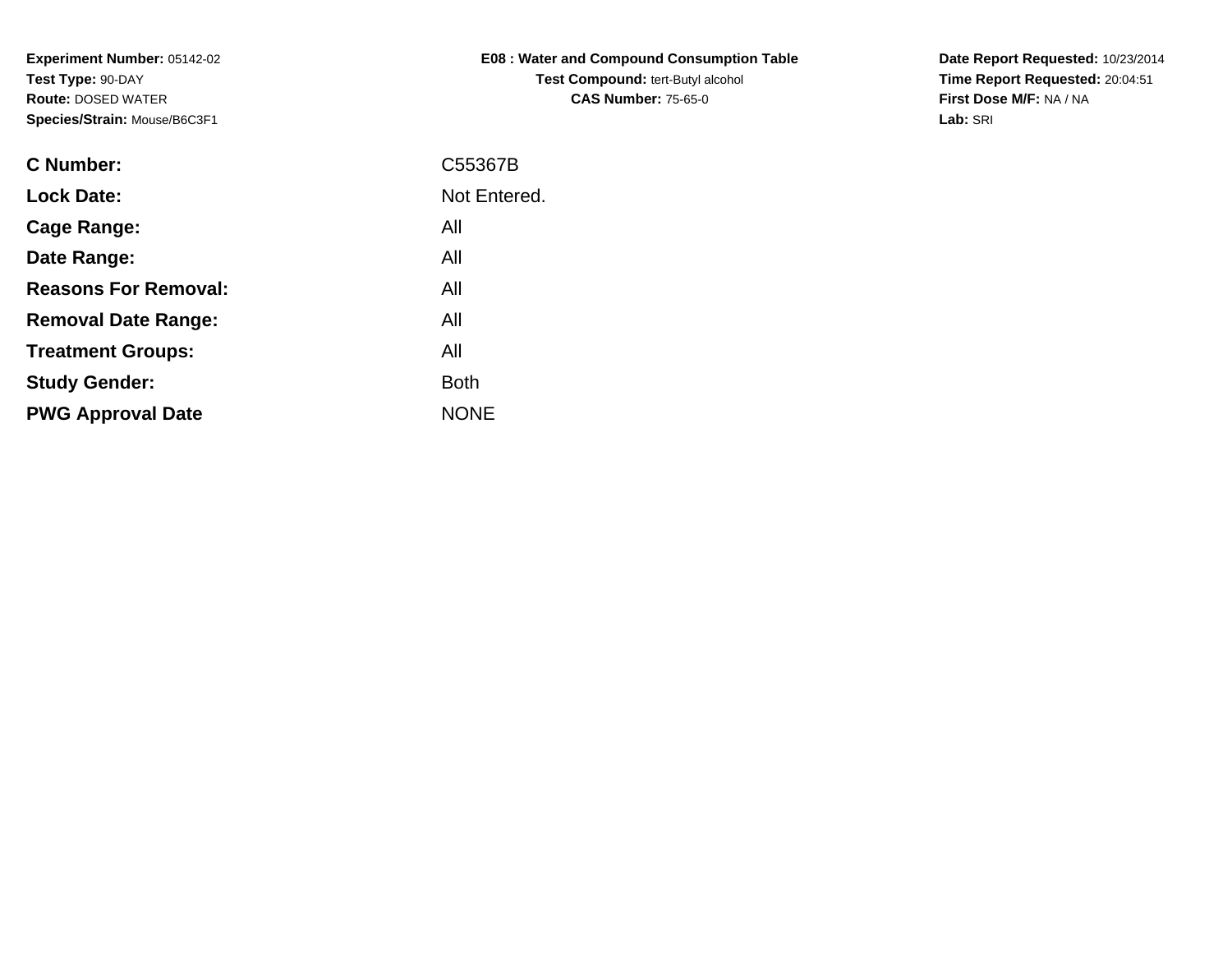**Date Report Requested:** 10/23/2014 **Time Report Requested:** 20:04:51**First Dose M/F:** NA / NA**Lab:** SRI

#### **MALE**

| week |                              | $0.0\%$              |                      |                          |                              |               | 0.25%                |                          |                      | 0.5%                |                       |                      |                      |                          |               |                     |
|------|------------------------------|----------------------|----------------------|--------------------------|------------------------------|---------------|----------------------|--------------------------|----------------------|---------------------|-----------------------|----------------------|----------------------|--------------------------|---------------|---------------------|
|      | <b>DAILY</b><br><b>WATER</b> | <b>WATER</b><br>hour | <b>BODY</b><br>WT(g) | <b>NUM</b><br><b>WTS</b> | <b>DAILY</b><br><b>WATER</b> | WATER<br>hour | <b>BODY</b><br>WT(g) | <b>NUM</b><br><b>WTS</b> | DOSE/<br><b>CTRL</b> | DOSE/<br><b>DAY</b> | DAILY<br><b>WATER</b> | <b>WATER</b><br>hour | <b>BODY</b><br>WT(g) | <b>NUM</b><br><b>WTS</b> | DOSE/<br>CTRL | DOSE/<br><b>DAY</b> |
|      | 4.5                          | 1380                 | 23.1                 | 10                       | 3.8                          | 1390          | 22.2                 | 10                       | 0.84                 | 427.9               | 4.5                   | 1400                 | 22.4                 | 10                       | 1.00          | 1004.5              |
|      | 4.1                          | 1700                 | 23.2                 | 10                       | 3.7                          | 1667          | 25.1                 | 10                       | 0.90                 | 368.5               | 3.6                   | 1604                 | 23.1                 | 10                       | 0.88          | 779.2               |
| 3    | 4.4                          | 1434                 | 26.7                 | 9                        | 3.6                          | 1508          | 26.6                 | 10                       | 0.82                 | 338.3               | 4.1                   | 1503                 | 27.4                 | 10                       | 0.93          | 748.2               |
|      | 5.5                          | 1390                 | 28.2                 | 9                        | 4.2                          | 1495          | 28.2                 | 10                       | 0.76                 | 372.3               | 5.5                   | 1537                 | 29.2                 | 10                       | 1.00          | 941.8               |
| 5    | 4.1                          | 1503                 | 29.7                 | 9                        | 3.9                          | 1479          | 29.2                 | 10                       | 0.95                 | 333.9               | 4.1                   | 1496                 | 30.3                 | 10                       | 1.00          | 676.6               |
| 6    | 4.6                          | 1557                 | 31.2                 | 9                        | 4.1                          | 1660          | 31.0                 | 10                       | 0.89                 | 330.6               | 3.9                   | 1680                 | 31.6                 | 10                       | 0.85          | 617.1               |
|      | 4.3                          | 1503                 | 31.9                 | 9                        | 4.4                          | 1700          | 31.4                 | 10                       | 1.02                 | 350.3               | 4.2                   | 1688                 | 31.2                 | 10                       | 0.98          | 673.1               |
| 8    | 4.3                          | 1323                 | 33.5                 | 9                        | 3.9                          | 1590          | 32.5                 | 10                       | 0.91                 | 300.0               | 4.2                   | 1496                 | 34.0                 | 10                       | 0.98          | 617.6               |
| 9    | 5.2                          | 1526                 | 34.5                 | 9                        | 4.3                          | 1662          | 33.8                 | 10                       | 0.83                 | 318.0               | 4.1                   | 1621                 | 34.8                 | 10                       | 0.79          | 589.1               |
| 10   | 4.4                          | 1511                 | 35.3                 | 9                        | 4.2                          | 1523          | 34.1                 | 10                       | 0.95                 | 307.9               | 4.2                   | 1635                 | 36.1                 | 10                       | 0.95          | 581.7               |
| 11   | 4.1                          | 1503                 | 37.0                 | 9                        | 3.7                          | 1617          | 36.1                 | 10                       | 0.90                 | 256.2               | 3.7                   | 1700                 | 37.5                 | 10                       | 0.90          | 493.3               |
| 12   | 4.0                          | 1503                 | 38.1                 | 9                        | 3.8                          | 1670          | 37.3                 | 10                       | 0.95                 | 254.7               | 4.2                   | 1663                 | 37.8                 | 10                       | 1.05          | 555.6               |
| 13   | 4.4                          | 2102                 | 38.0                 | 9                        | 4.2                          | 2310          | 37.7                 | 10                       | 0.95                 | 278.5               | 4.5                   | 2066                 | 38.2                 | 10                       | 1.02          | 589.0               |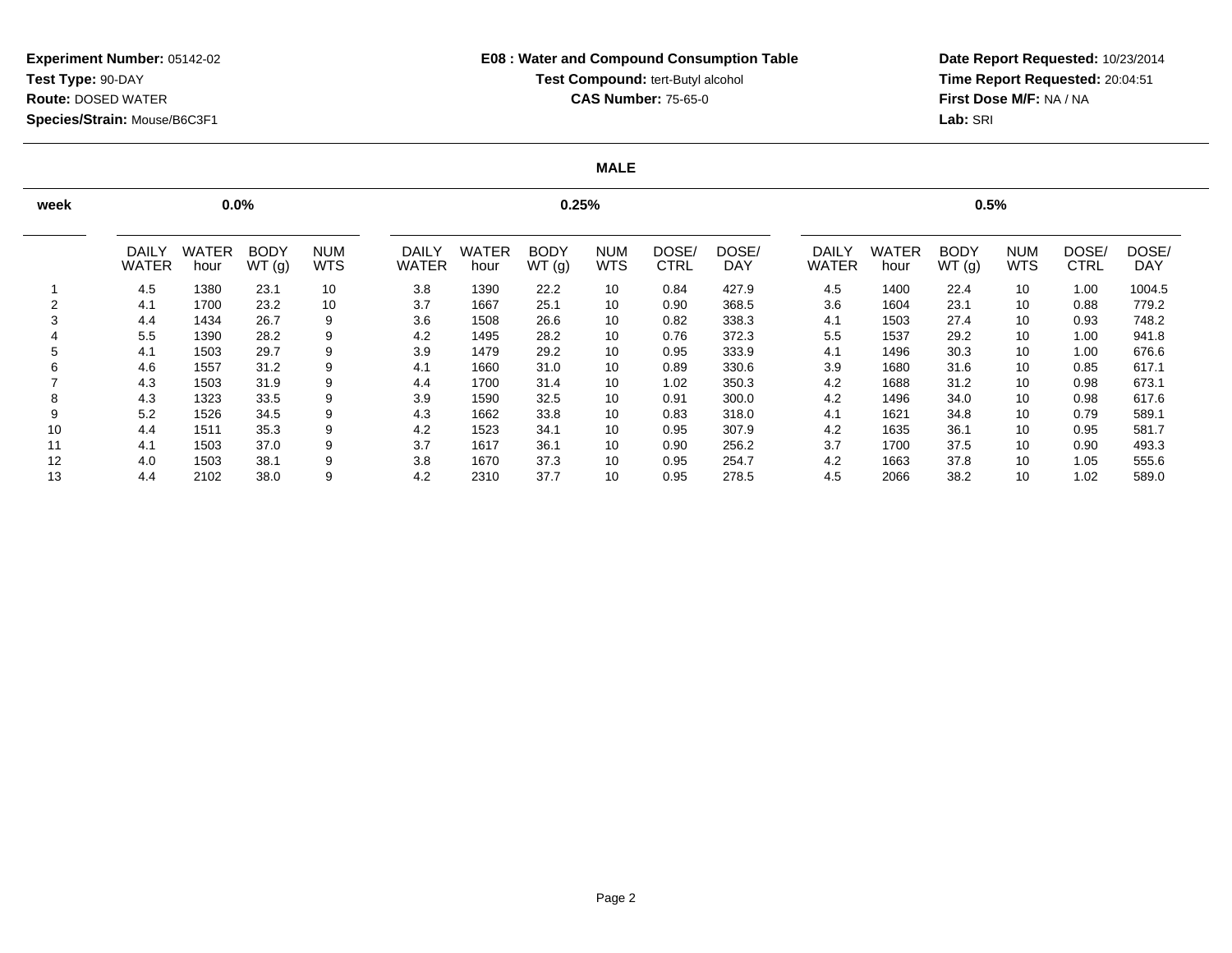## **E08 : Water and Compound Consumption TableTest Compound:** tert-Butyl alcohol **CAS Number:** 75-65-0

# **Date Report Requested:** 10/23/2014 **Time Report Requested:** 20:04:51**First Dose M/F:** NA / NA**Lab:** SRI

#### **MALE**

| week |                              |                      | 1.0%                 |                          |                      |                     | 2.0%                         |                      |                      |                          |                      |                     |  |  |
|------|------------------------------|----------------------|----------------------|--------------------------|----------------------|---------------------|------------------------------|----------------------|----------------------|--------------------------|----------------------|---------------------|--|--|
|      | <b>DAILY</b><br><b>WATER</b> | <b>WATER</b><br>hour | <b>BODY</b><br>WT(g) | <b>NUM</b><br><b>WTS</b> | DOSE/<br><b>CTRL</b> | DOSE/<br><b>DAY</b> | <b>DAILY</b><br><b>WATER</b> | <b>WATER</b><br>hour | <b>BODY</b><br>WT(g) | <b>NUM</b><br><b>WTS</b> | DOSE/<br><b>CTRL</b> | DOSE/<br><b>DAY</b> |  |  |
|      | 4.1                          | 1380                 | 22.6                 | 10                       | 0.91                 | 1814.2              | 3.1                          | 1380                 | 22.2                 | 10                       | 0.69                 | 2792.8              |  |  |
| 2    | 4.9                          | 1625                 | 24.7                 | 10                       | 1.20                 | 1983.8              | 3.4                          | 1690                 | 23.9                 | 10                       | 0.83                 | 2845.2              |  |  |
| 3    | 4.2                          | 1544                 | 26.0                 | 10                       | 0.95                 | 1615.4              | 4.2                          | 1441                 | 24.8                 | 10                       | 0.95                 | 3387.1              |  |  |
| 4    | 4.2                          | 1346                 | 27.8                 | 10                       | 0.76                 | 1510.8              | 3.9                          | 1500                 | 25.9                 | 10                       | 0.71                 | 3011.6              |  |  |
| 5    | 4.8                          | 1548                 | 28.8                 | 10                       | 1.17                 | 1666.7              | 3.6                          | 1205                 | 26.7                 | 10                       | 0.88                 | 2696.6              |  |  |
| 6    | 3.7                          | 1660                 | 29.6                 | 10                       | 0.80                 | 1250.0              | 3.3                          | 1704                 | 26.9                 | 10                       | 0.72                 | 2453.5              |  |  |
| 7    | 4.4                          | 1700                 | 30.6                 | 10                       | 1.02                 | 1437.9              | 3.7                          | 1680                 | 28.3                 | 10                       | 0.86                 | 2614.8              |  |  |
| 8    | 6.1                          | 1660                 | 32.1                 | 10                       | 1.42                 | 1900.3              | 3.8                          | 1581                 | 28.7                 | 10                       | 0.88                 | 2648.1              |  |  |
| 9    | 4.8                          | 1631                 | 33.3                 | 10                       | 0.92                 | 1441.4              | 3.7                          | 1677                 | 30.6                 | 10                       | 0.71                 | 2418.3              |  |  |
| 10   | 3.8                          | 1650                 | 33.8                 | 10                       | 0.86                 | 1124.3              | 4.1                          | 1635                 | 31.2                 | 10                       | 0.93                 | 2628.2              |  |  |
| 11   | 3.2                          | 1585                 | 34.8                 | 10                       | 0.78                 | 919.5               | 3.7                          | 1700                 | 32.3                 | 10                       | 0.90                 | 2291.0              |  |  |
| 12   | 3.5                          | 1546                 | 35.5                 | 10                       | 0.88                 | 985.9               | 5.7                          | 1618                 | 32.4                 | 10                       | 1.43                 | 3518.5              |  |  |
| 13   | 3.6                          | 2357                 | 36.5                 | 10                       | 0.82                 | 986.3               | 5.3                          | 1987                 | 32.7                 | 10                       | 1.20                 | 3241.6              |  |  |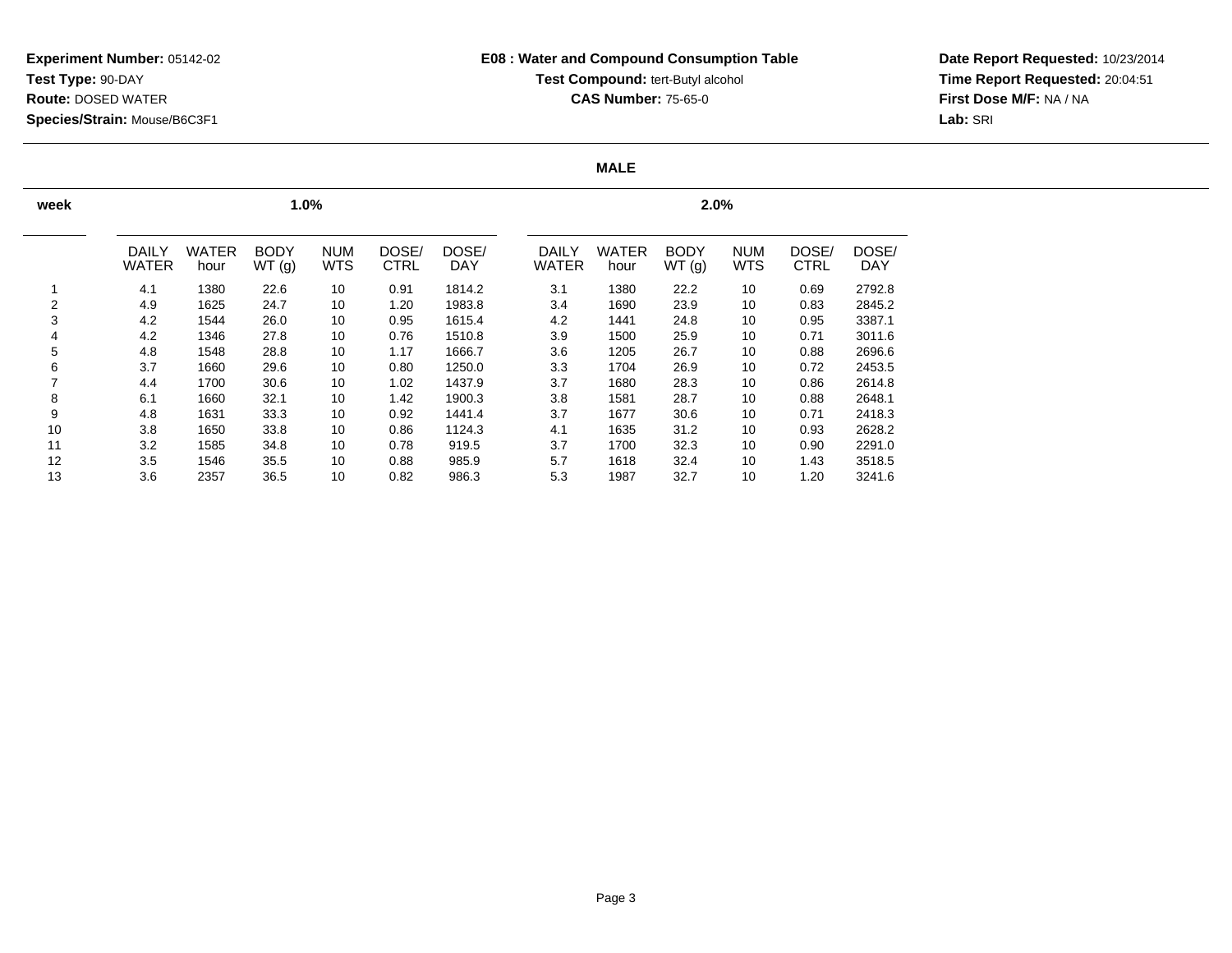**Date Report Requested:** 10/23/2014 **Time Report Requested:** 20:04:51**First Dose M/F:** NA / NA**Lab:** SRI

#### **MALE**

| week |                | 4.0%          |                      |                   |               |                     |  |  |  |  |  |  |  |
|------|----------------|---------------|----------------------|-------------------|---------------|---------------------|--|--|--|--|--|--|--|
|      | DAILY<br>WATER | WATER<br>hour | <b>BODY</b><br>WT(g) | <b>NUM</b><br>WTS | DOSE/<br>CTRL | DOSE/<br><b>DAY</b> |  |  |  |  |  |  |  |
| 1    | 2.3            | 1360          | 21.6                 | 10                | 0.51          | 4259.3              |  |  |  |  |  |  |  |
| 2    | 3.3            | 1700          | 22.9                 | 10                | 0.80          | 5764.2              |  |  |  |  |  |  |  |
| 3    | 4.1            | 1384          | 23.7                 | 10                | 0.93          | 6919.8              |  |  |  |  |  |  |  |
| 4    | 3.3            | 1435          | 23.6                 | 10                | 0.60          | 5593.2              |  |  |  |  |  |  |  |
| 5    | 3.4            | 1059          | 25.0                 | 8                 | 0.83          | 5440.0              |  |  |  |  |  |  |  |
| 6    | 3.9            | 1368          | 24.6                 | 8                 | 0.85          | 6341.5              |  |  |  |  |  |  |  |
| 7    | 3.2            | 926           | 26.2                 | 6                 | 0.74          | 4885.5              |  |  |  |  |  |  |  |
| 8    | 4.5            | 992           | 26.8                 | 6                 | 1.05          | 6716.4              |  |  |  |  |  |  |  |
| 9    | 4.6            | 785           | 26.6                 | 5                 | 0.88          | 6917.3              |  |  |  |  |  |  |  |
| 10   | 4.0            | 660           | 26.6                 | 5                 | 0.91          | 6015.0              |  |  |  |  |  |  |  |
| 11   | 4.1            | 828           | 26.6                 | 5                 | 1.00          | 6165.4              |  |  |  |  |  |  |  |
| 12   | 2.8            | 835           | 25.3                 | 5                 | 0.70          | 4426.9              |  |  |  |  |  |  |  |
| 13   | 7.1            | 999           | 28.7                 | 4                 | 1.61          | 9895.5              |  |  |  |  |  |  |  |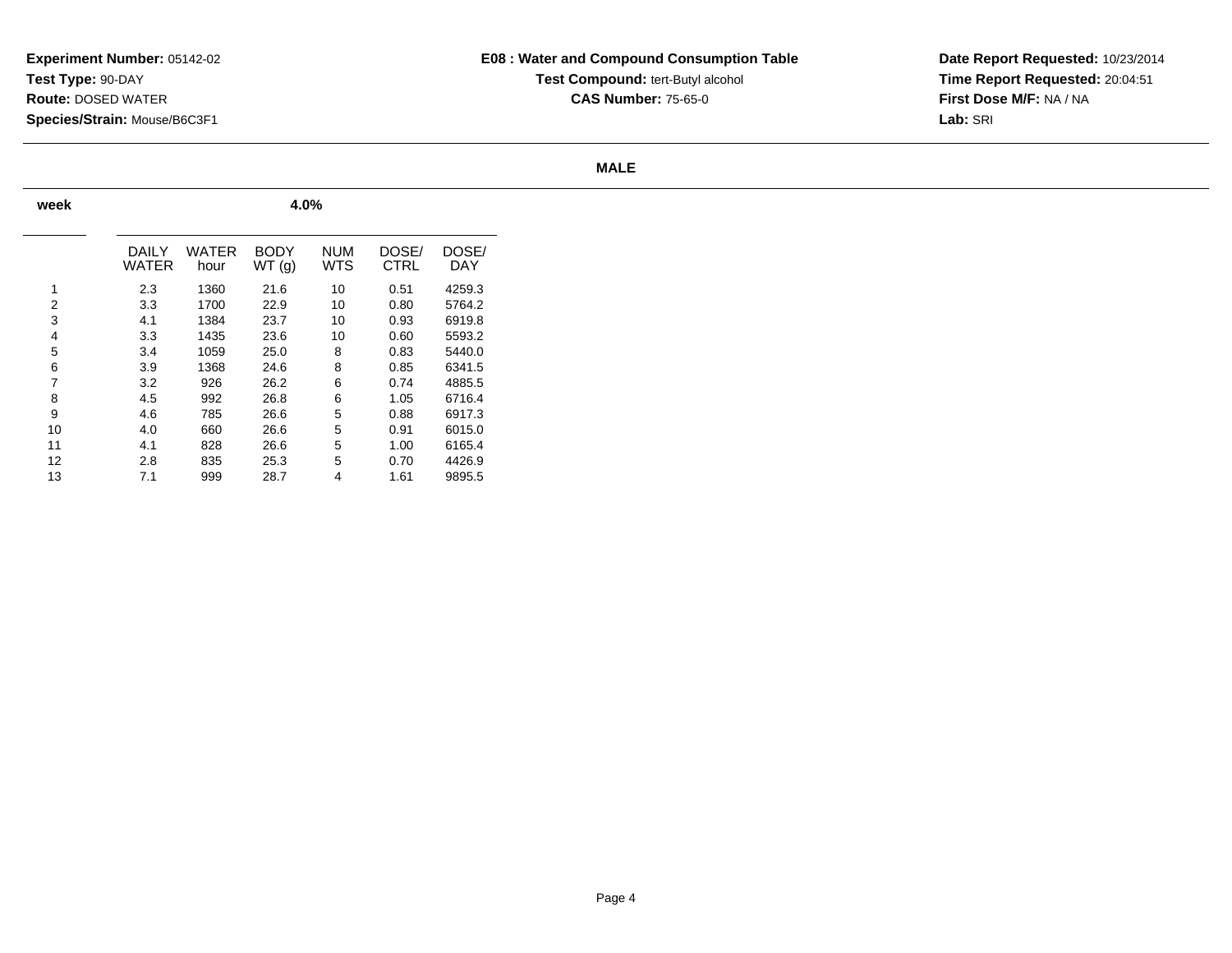**E08 : Water and Compound Consumption TableTest Compound:** tert-Butyl alcohol **CAS Number:** 75-65-0

\*\*\*END OF MALE DATA\*\*\*

**Date Report Requested:** 10/23/2014 **Time Report Requested:** 20:04:51**First Dose M/F:** NA / NA**Lab:** SRI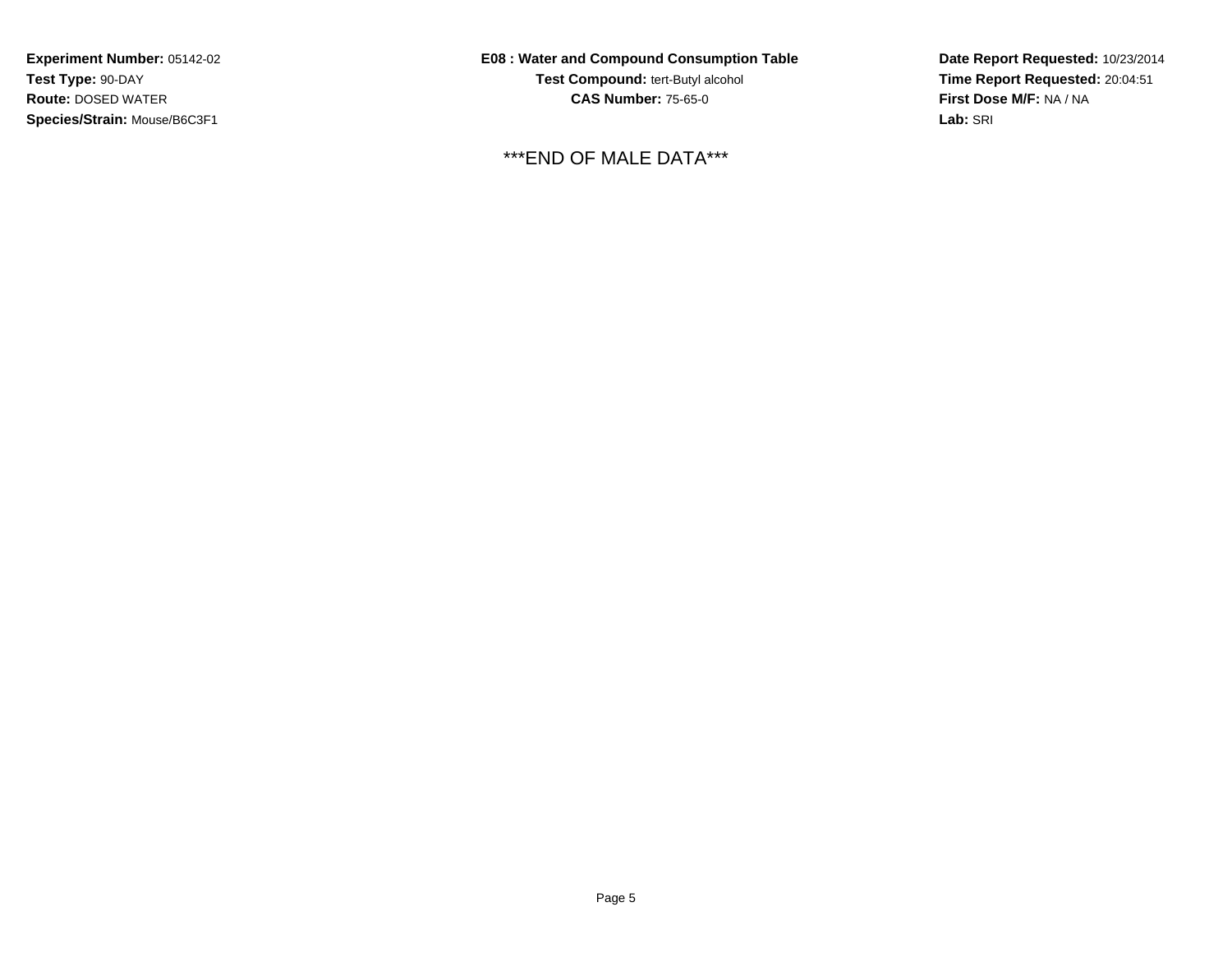# **Date Report Requested:** 10/23/2014 **Time Report Requested:** 20:04:51**First Dose M/F:** NA / NA**Lab:** SRI

#### **FEMALE**

| week |                              | $0.0\%$              |                      |                          |                              |               | 0.25%                |                          |                      | 0.5%                |                       |                      |                      |                          |               |                     |
|------|------------------------------|----------------------|----------------------|--------------------------|------------------------------|---------------|----------------------|--------------------------|----------------------|---------------------|-----------------------|----------------------|----------------------|--------------------------|---------------|---------------------|
|      | <b>DAILY</b><br><b>WATER</b> | <b>WATER</b><br>hour | <b>BODY</b><br>WT(g) | <b>NUM</b><br><b>WTS</b> | <b>DAILY</b><br><b>WATER</b> | WATER<br>hour | <b>BODY</b><br>WT(g) | <b>NUM</b><br><b>WTS</b> | DOSE/<br><b>CTRL</b> | DOSE/<br><b>DAY</b> | DAILY<br><b>WATER</b> | <b>WATER</b><br>hour | <b>BODY</b><br>WT(g) | <b>NUM</b><br><b>WTS</b> | DOSE/<br>CTRL | DOSE/<br><b>DAY</b> |
|      | 3.9                          | 1380                 | 18.2                 | 10                       | 4.5                          | 1380          | 17.8                 | 10                       | 1.15                 | 632.0               | 4.2                   | 1358                 | 17.0                 | 10                       | 1.08          | 1235.3              |
|      | 3.8                          | 1690                 | 19.8                 | 10                       | 3.8                          | 1669          | 18.4                 | 10                       | 1.00                 | 516.3               | 3.7                   | 1680                 | 18.4                 | 10                       | 0.97          | 1005.4              |
| 3    | 4.4                          | 1552                 | 21.4                 | 10                       | 5.0                          | 1572          | 21.9                 | 10                       | 1.14                 | 570.8               | 3.8                   | 1395                 | 21.9                 | 10                       | 0.86          | 867.6               |
|      | 5.2                          | 1586                 | 22.7                 | 10                       | 5.1                          | 1512          | 22.6                 | 10                       | 0.98                 | 564.2               | 4.4                   | 1388                 | 22.3                 | 10                       | 0.85          | 986.5               |
| 5    | 5.3                          | 1367                 | 22.8                 | 10                       | 5.2                          | 1632          | 23.5                 | 10                       | 0.98                 | 553.2               | 4.2                   | 1630                 | 23.5                 | 10                       | 0.79          | 893.6               |
| 6    | 6.2                          | 1556                 | 24.3                 | 10                       | 4.5                          | 1660          | 24.6                 | 10                       | 0.73                 | 457.3               | 4.6                   | 1685                 | 23.5                 | 10                       | 0.74          | 978.7               |
|      | 6.5                          | 1336                 | 24.5                 | 10                       | 4.6                          | 1505          | 25.3                 | 10                       | 0.71                 | 454.5               | 4.6                   | 1684                 | 25.0                 | 10                       | 0.71          | 920.0               |
| 8    | 8.1                          | 1406                 | 25.6                 | 10                       | 5.6                          | 1475          | 26.0                 | 10                       | 0.69                 | 538.5               | 4.7                   | 1485                 | 25.5                 | 10                       | 0.58          | 921.6               |
| 9    | 6.2                          | 1545                 | 26.4                 | 10                       | 6.8                          | 1690          | 27.0                 | 10                       | 1.10                 | 629.6               | 5.0                   | 1695                 | 26.8                 | 10                       | 0.81          | 932.8               |
| 10   | 7.4                          | 1639                 | 27.8                 | 10                       | 5.8                          | 1628          | 28.1                 | 10                       | 0.78                 | 516.0               | 4.8                   | 1660                 | 27.1                 | 10                       | 0.65          | 885.6               |
| 11   | 8.7                          | 1624                 | 28.5                 | 10                       | 7.7                          | 1617          | 29.5                 | 10                       | 0.89                 | 652.5               | 4.1                   | 1579                 | 28.8                 | 10                       | 0.47          | 711.8               |
| 12   | 9.6                          | 1620                 | 29.1                 | 10                       | 9.4                          | 1598          | 29.6                 | 9                        | 0.98                 | 793.9               | 8.9                   | 1650                 | 29.2                 | 10                       | 0.93          | 1524.0              |
| 13   | 7.9                          | 2148                 | 29.6                 | 10                       | 5.1                          | 1948          | 30.5                 | 9                        | 0.65                 | 418.0               | 4.1                   | 2361                 | 29.2                 | 10                       | 0.52          | 702.1               |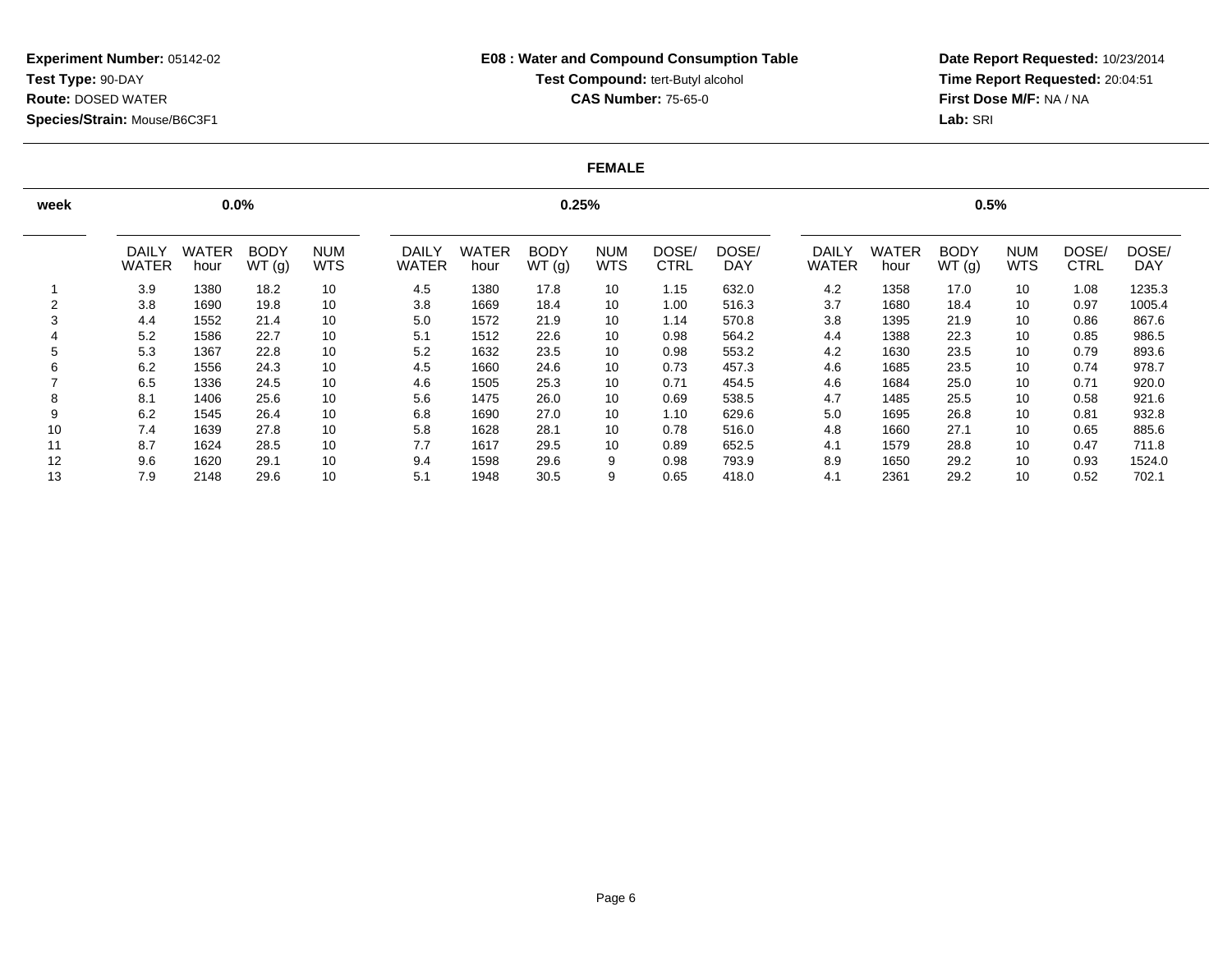**Date Report Requested:** 10/23/2014 **Time Report Requested:** 20:04:51**First Dose M/F:** NA / NA**Lab:** SRI

#### **FEMALE**

| week           |                              |                      | 1.0%                 |                          |                      |                     | 2.0%                  |                      |                      |                          |                      |                     |  |  |
|----------------|------------------------------|----------------------|----------------------|--------------------------|----------------------|---------------------|-----------------------|----------------------|----------------------|--------------------------|----------------------|---------------------|--|--|
|                | <b>DAILY</b><br><b>WATER</b> | <b>WATER</b><br>hour | <b>BODY</b><br>WT(g) | <b>NUM</b><br><b>WTS</b> | DOSE/<br><b>CTRL</b> | DOSE/<br><b>DAY</b> | DAILY<br><b>WATER</b> | <b>WATER</b><br>hour | <b>BODY</b><br>WT(g) | <b>NUM</b><br><b>WTS</b> | DOSE/<br><b>CTRL</b> | DOSE/<br><b>DAY</b> |  |  |
|                | 3.7                          | 1376                 | 18.4                 | 10                       | 0.95                 | 2010.9              | 3.0                   | 1380                 | 17.4                 | 10                       | 0.77                 | 3448.3              |  |  |
| $\overline{2}$ | 3.9                          | 1695                 | 19.6                 | 10                       | 1.03                 | 1989.8              | 3.6                   | 1670                 | 19.2                 | 10                       | 0.95                 | 3750.0              |  |  |
| 3              | 4.2                          | 1617                 | 21.6                 | 10                       | 0.95                 | 1944.4              | 3.4                   | 1613                 | 20.6                 | 10                       | 0.77                 | 3301.0              |  |  |
| 4              | 4.4                          | 1421                 | 22.1                 | 10                       | 0.85                 | 1991.0              | 3.2                   | 1447                 | 21.7                 | 10                       | 0.62                 | 2949.3              |  |  |
| 5              | 5.4                          | 1489                 | 23.4                 | 10                       | 1.02                 | 2307.7              | 3.2                   | 1445                 | 22.5                 | 10                       | 0.60                 | 2844.4              |  |  |
| 6              | 4.1                          | 1660                 | 24.7                 | 10                       | 0.66                 | 1659.9              | 3.7                   | 1705                 | 23.8                 | 10                       | 0.60                 | 3109.2              |  |  |
|                | 4.5                          | 1700                 | 25.6                 | 10                       | 0.69                 | 1757.8              | 4.6                   | 1512                 | 23.1                 | 10                       | 0.71                 | 3982.7              |  |  |
| 8              | 4.8                          | 1660                 | 27.0                 | 10                       | 0.59                 | 1777.8              | 5.3                   | 1613                 | 24.0                 | 10                       | 0.65                 | 4416.7              |  |  |
| 9              | 3.9                          | 1681                 | 27.1                 | 10                       | 0.63                 | 1439.1              | 4.0                   | 1583                 | 26.3                 | 10                       | 0.65                 | 3041.8              |  |  |
| 10             | 4.7                          | 1626                 | 28.4                 | 10                       | 0.64                 | 1654.9              | 4.5                   | 1508                 | 26.2                 | 9                        | 0.61                 | 3435.1              |  |  |
| 11             | 4.5                          | 1635                 | 29.7                 | 10                       | 0.52                 | 1515.2              | 4.8                   | 1482                 | 27.0                 | 9                        | 0.55                 | 3555.6              |  |  |
| 12             | 4.9                          | 1690                 | 30.0                 | 10                       | 0.51                 | 1633.3              | 8.3                   | 1410                 | 27.7                 | 9                        | 0.86                 | 5992.8              |  |  |
| 13             | 4.1                          | 2300                 | 30.7                 | 10                       | 0.52                 | 1335.5              | 6.4                   | 1712                 | 27.7                 | 9                        | 0.81                 | 4620.9              |  |  |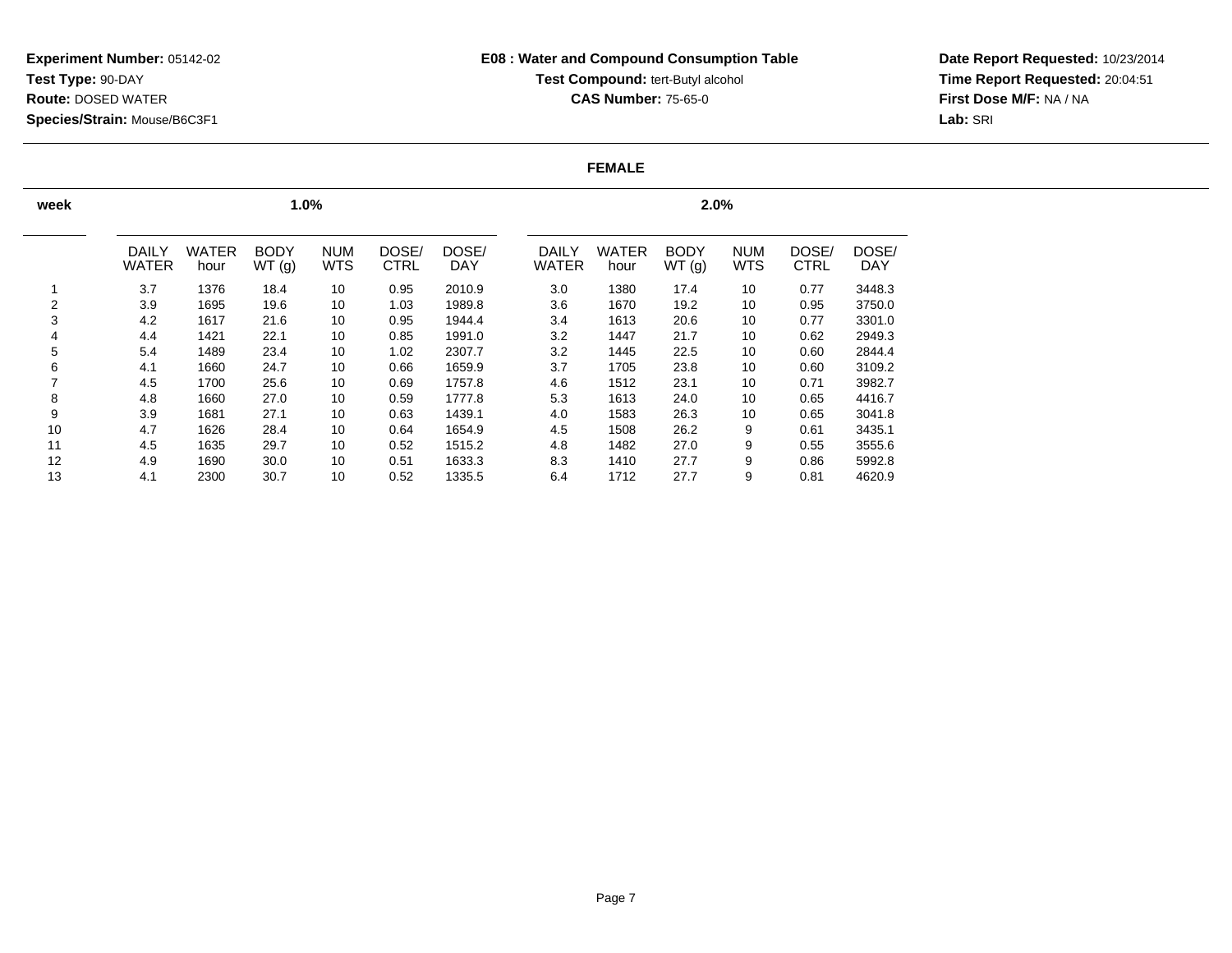**Date Report Requested:** 10/23/2014 **Time Report Requested:** 20:04:51**First Dose M/F:** NA / NA**Lab:** SRI

#### **FEMALE**

| week           | 4.0%           |               |                       |                          |               |              |  |  |  |  |  |  |
|----------------|----------------|---------------|-----------------------|--------------------------|---------------|--------------|--|--|--|--|--|--|
|                | DAILY<br>WATER | WATER<br>hour | <b>BODY</b><br>WT (g) | <b>NUM</b><br><b>WTS</b> | DOSE/<br>CTRL | DOSE/<br>DAY |  |  |  |  |  |  |
| 1              | 2.0            | 1360          | 16.7                  | 10                       | 0.51          | 4790.4       |  |  |  |  |  |  |
| 2              | 3.0            | 1624          | 18.3                  | 9                        | 0.79          | 6557.4       |  |  |  |  |  |  |
| 3              | 3.0            | 1261          | 20.6                  | 9                        | 0.68          | 5825.2       |  |  |  |  |  |  |
| $\overline{4}$ | 3.5            | 1227          | 21.0                  | 9                        | 0.67          | 6666.7       |  |  |  |  |  |  |
| 5              | 3.7            | 965           | 21.5                  | 8                        | 0.70          | 6883.7       |  |  |  |  |  |  |
| 6              | 3.2            | 1294          | 21.8                  | 8                        | 0.52          | 5871.6       |  |  |  |  |  |  |
| 7              | 3.3            | 1282          | 22.7                  | 8                        | 0.51          | 5815.0       |  |  |  |  |  |  |
| 8              | 3.3            | 1328          | 23.2                  | 8                        | 0.41          | 5689.7       |  |  |  |  |  |  |
| 9              | 3.6            | 1289          | 23.9                  | 6                        | 0.58          | 6025.1       |  |  |  |  |  |  |
| 10             | 5.3            | 990           | 23.7                  | 6                        | 0.72          | 8945.1       |  |  |  |  |  |  |
| 11             | 6.5            | 1020          | 25.0                  | 6                        | 0.75          | 10400.0      |  |  |  |  |  |  |
| 12             | 4.5            | 905           | 23.5                  | 6                        | 0.47          | 7659.6       |  |  |  |  |  |  |
| 13             | 7.6            | 1194          | 25.3                  | 6                        | 0.96          | 12015.8      |  |  |  |  |  |  |